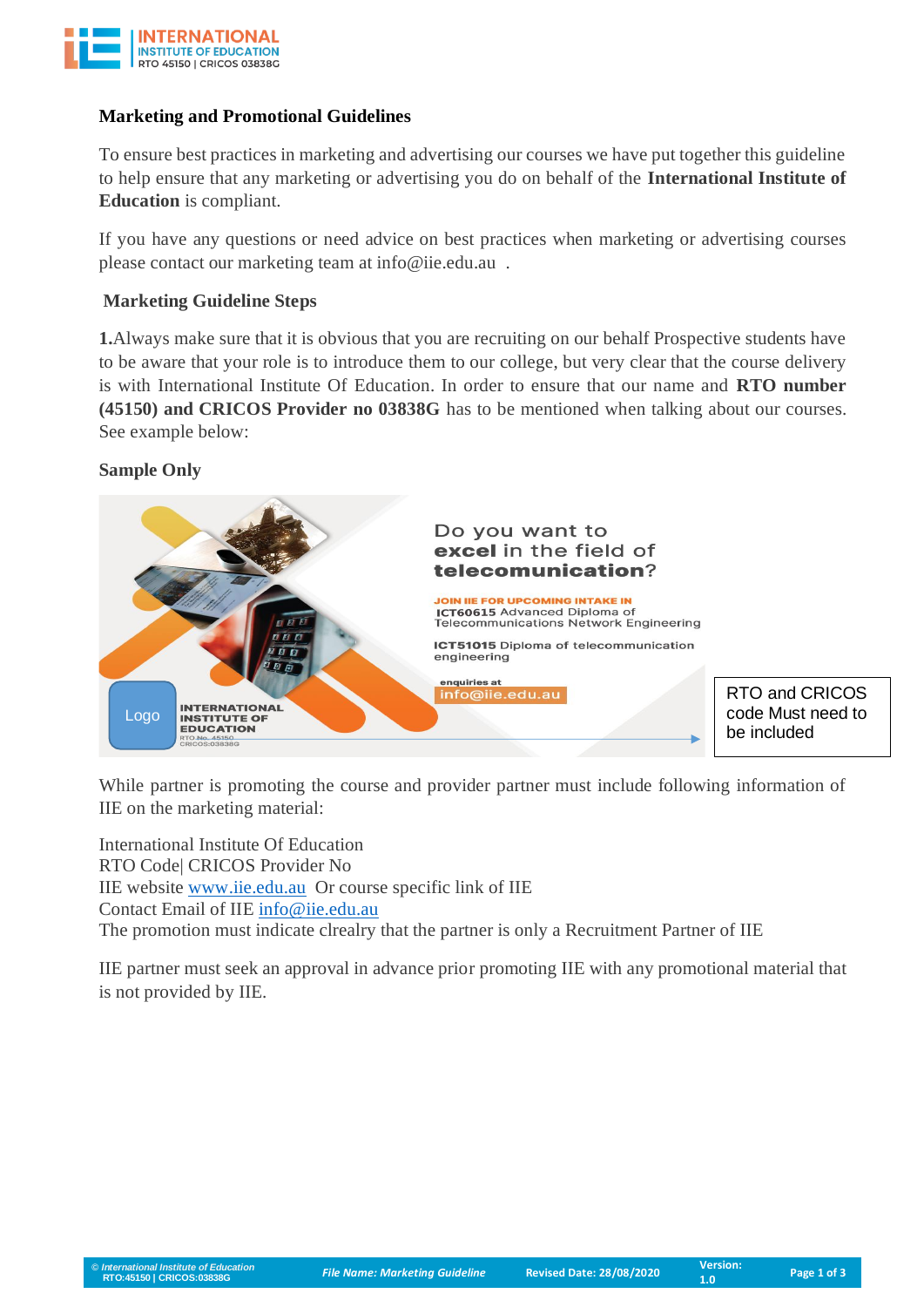

## **2. Inclusion of National Qualification Code and Course Code**

Always include the national qualification codes, CRICOS course code and qualification titles when describing about courses we offer. All of our nationally accredited courses have a national qualification code and CRICOS code. The correct and current codes can be found on our school websites.This also includes that you have to update the course codes when we advise you that these have changed. See example below:



#### **3.Accurate Information in Regards to Course and College**

Only use information provided by us to make sure all information provided is correct and factual Please only use information we have provided to you either directly, via our websites or our agent portal. This ensures you do not make any non-factual statements about: Course durations, Course Contents, Job Outcomes.

## **4. Alinging ASQA guideline in terms of promoting IIE and Its Courses.**

Apply these guidelines across ALL your advertising and media. These guidelines apply to all your advertising and promotion including brochures, print advertising, websites, social media etc. Note, ASQA guidelines make particular reference that your social medial advertising should carry details on provider and course codes.

For additional information on ASQA marketing guidelines please refer to their factsheet that can be found here: <http://www.asqa.gov.au/media-and-publications/marketing-and-advertising.html>